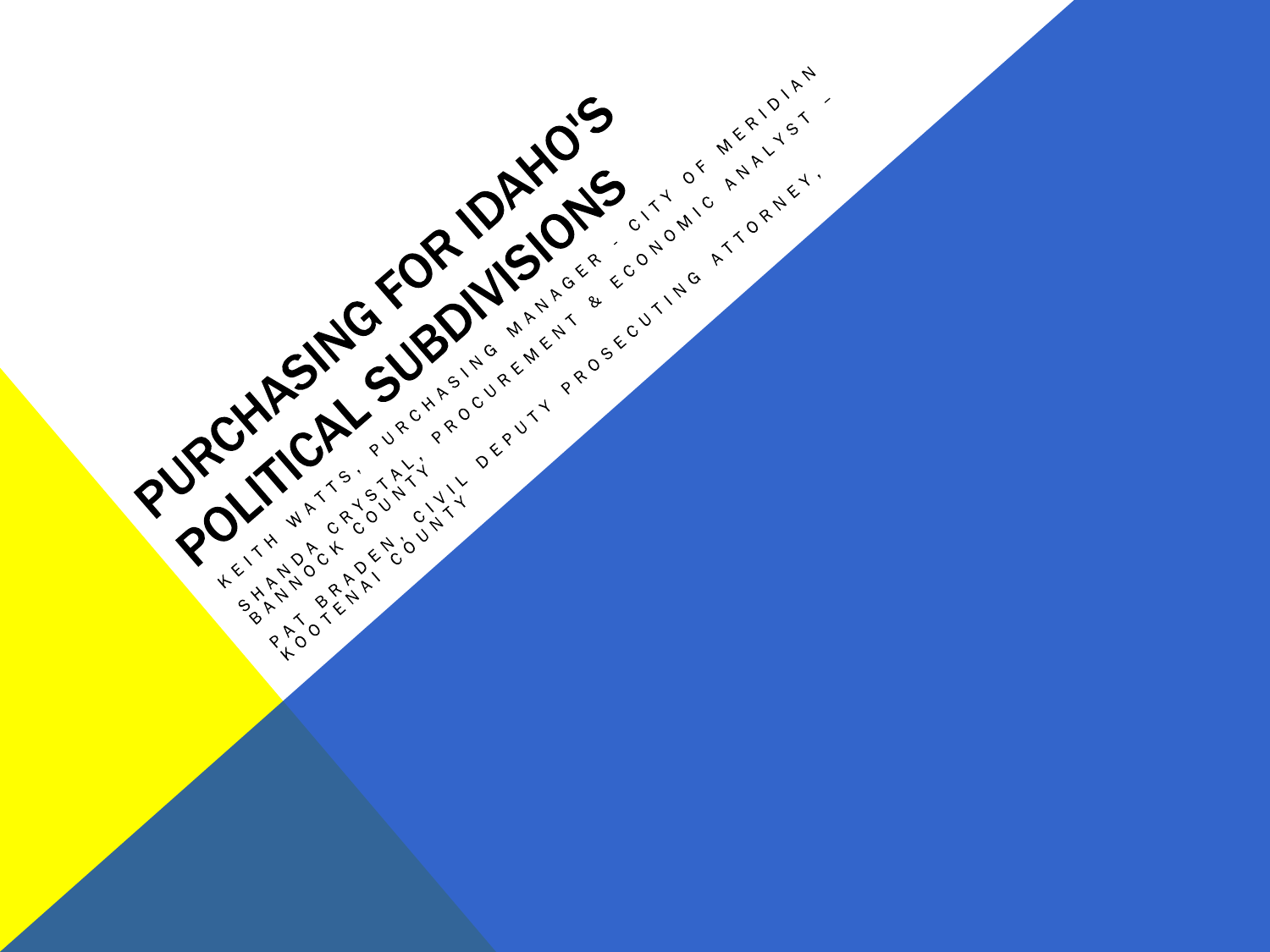### POLITICAL SUBDIVISIONS - STATUTES

- 67-2801 Legislative Intent
- 67-2802 Applicability
- 67-2803 Exclusions
- 67-2804 Waiver
- 67-2805 Procurement of Public Works Construction
- 67-2806 Procuring Services or Personal Property
- 67-2807 Joint Purchasing Agreements
- 67-2808 Emergency & Sole Source Purchases
- 67-2809 Legislative Intent Public Works Agreements -- Savings -- Severability

Simple right? No. Other Statutes are all over the place.

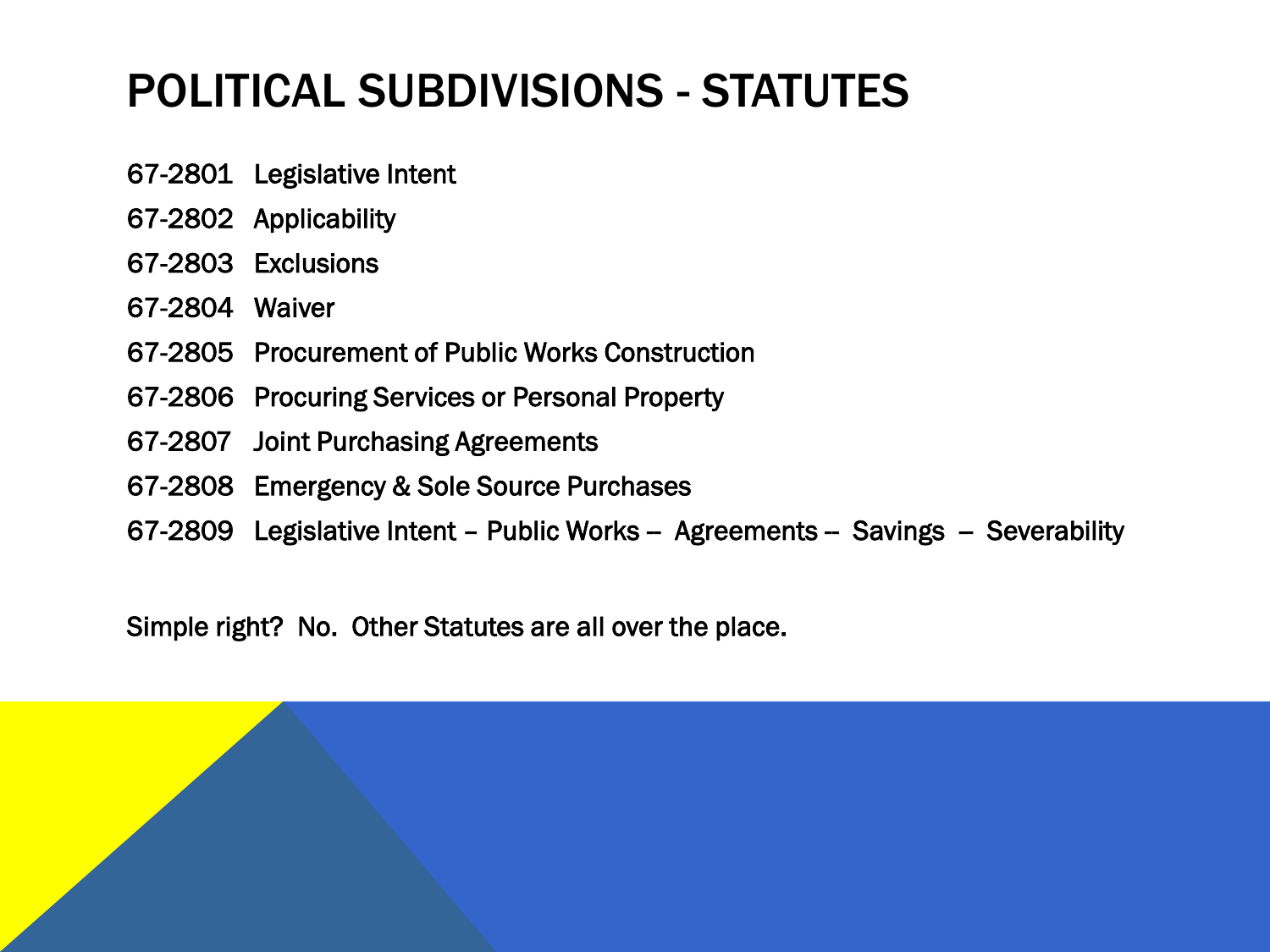### OTHER PURCHASING STATUTES & RULES

- 
- 
- 

Title 54 – Chapter 19 Public Works Contractors Title 67 – Chapter 23 Miscellaneous Provisions Title 67 – Chapter 57 Department of Administration

IDAPA 38.05.01 Rules of the Division of Purchasing

There are a multitude of Statutes in each of these areas. Some directly include political subdivisions, some directly exclude and some are vague.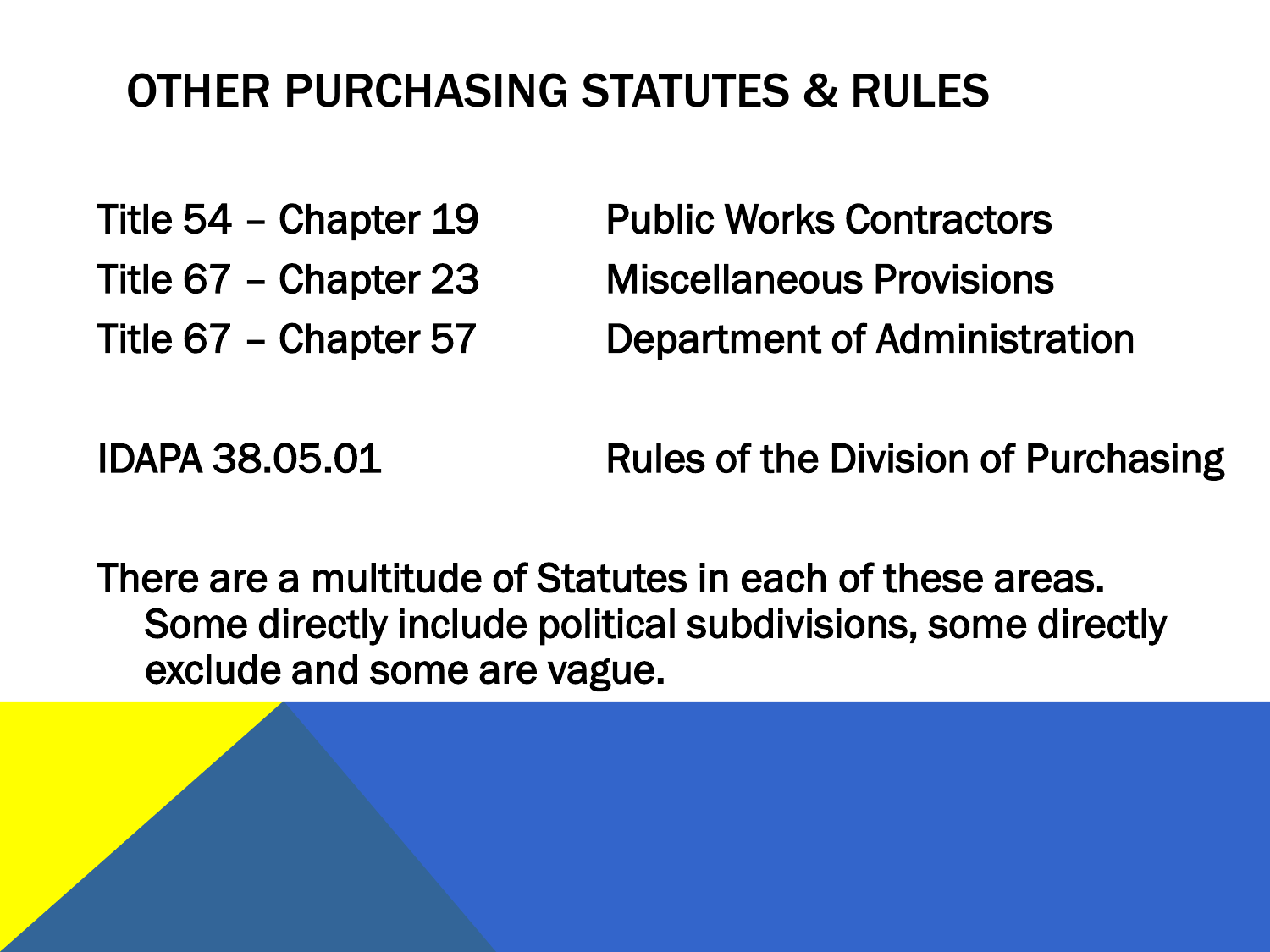## CHANGES TO LEGISLATION

These changes were designed to align the political subdivision statutes with the state agencies and with todays dollar value.

#### 2017 STATUTE CHANGES AND ADDITIONS

31-602 EXERCISE OF POWERS – Allowed Counties to delegate purchasing authority.

54-1903 EXEMPTIONS – Provided for additional exemptions to Title 54.

54-1926 PAYMENT & PERFORMANCE BOND REQUIREMENTS – Changed the minimum dollar value when bonds are required to \$50K.

67-2803 EXCLUSIONS – Modified and added exclusions to Title 67.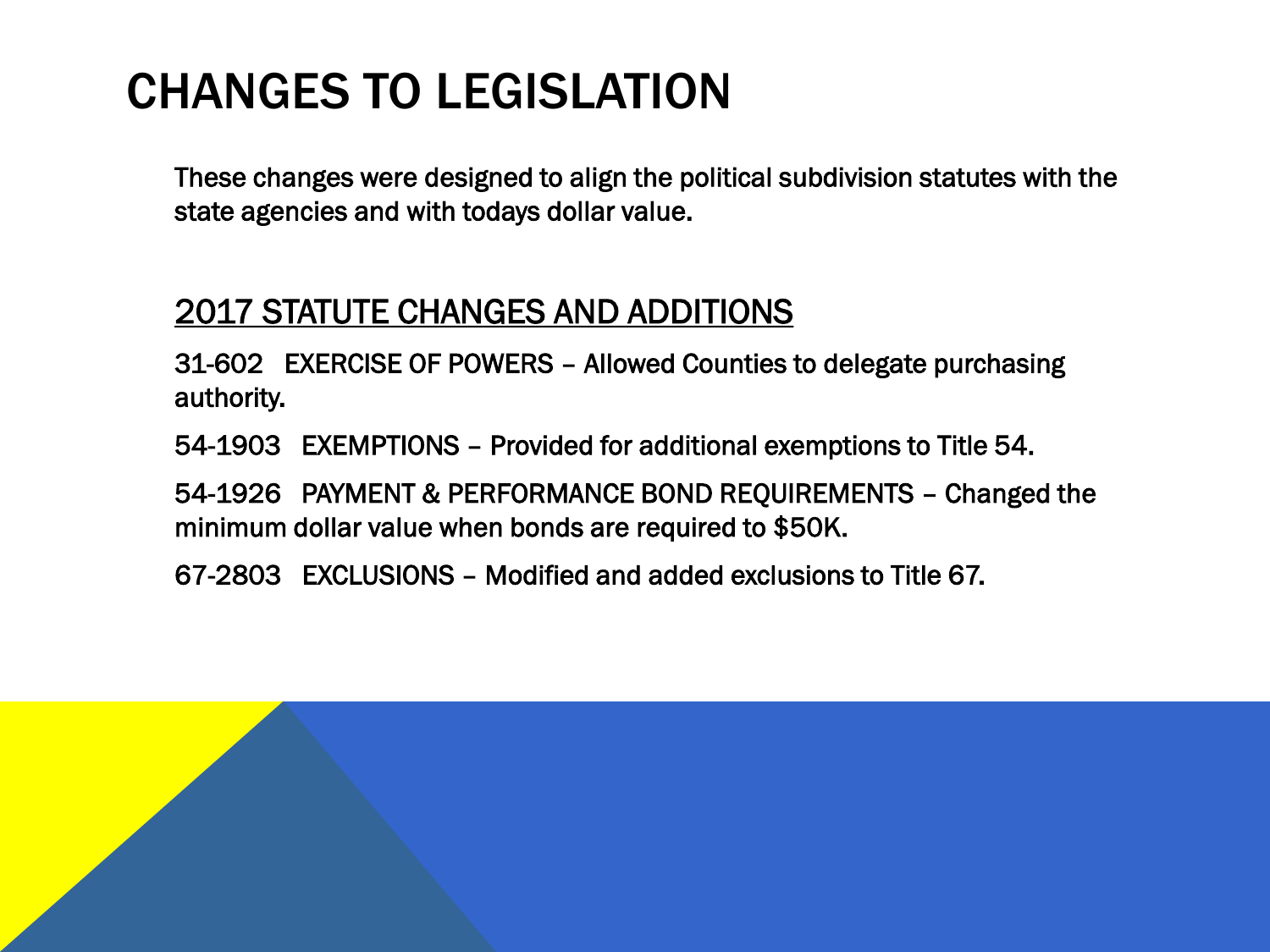## LEGISLATION CHANGES - continued

67-2805 PROCUREMENT OF PUBLIC WORKS CONSTRUCTION – Modified the dollar values of Informal and Formal bid requirements.

67-2806 PROCURING SERVICES OF PERSONAL PROPERTY – Modified the dollar values of Informal and Formal bid requirements.

67-2806A REQUEST FOR PROPOSAL – This was a new Statute to allow political subdivision to use the RFP process.

#### 2019 STATUTE CHANGES AND ADDITIONS

67-2807 COOPERATIVE PURCHASING - Modified the cooperative purchasing requirements to allow political subdivision to utilize non-profit and for profit purchasing cooperatives throughout the county.

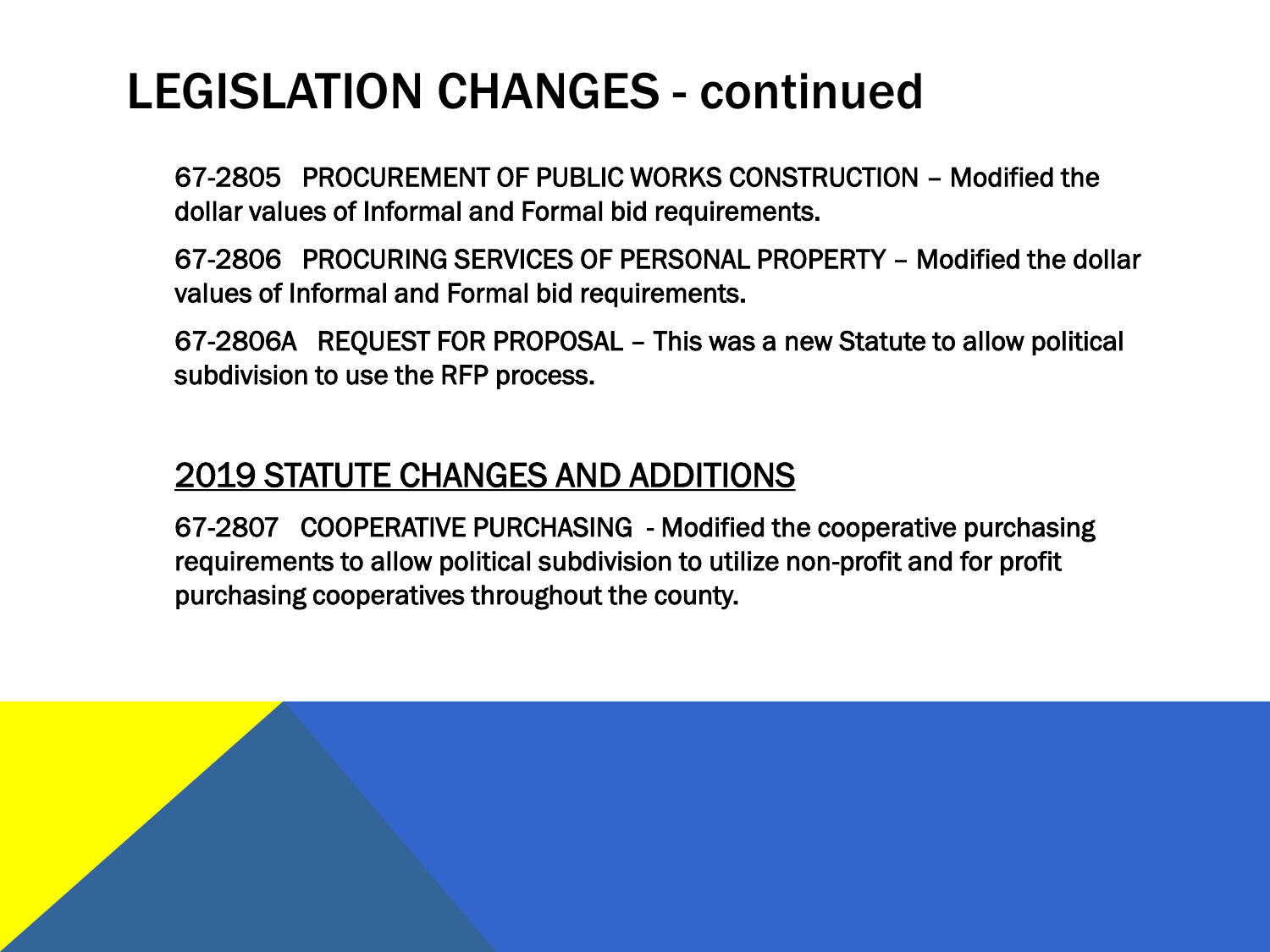## WHAT IT ALL MEANS

#### PUBLIC WORKS CONSTRUCTION – Title 54

- DEFINITION Building construction, which is defined as all work in connection with any structure now built, being built, or hereafter built, for the support, shelter and enclosure of persons, chattels, personal and movable property of any kind, requiring in its construction the use of more than two (2) unrelated building trades or crafts. (54-1901)
- **Up to \$50K** Procurements shall be completed in the best interest of the agency. Conduct purchases assuming your face and name will be in the paper if someone questions the ethics of the purchase.
- **. \$50K to \$200K** Informal Bid Process. Agency must submit a written request for bid to no fewer than 3 licensed public works contractors which must state the due date and time. Bids should be opened on the designated due date and time (*Best Practice*). Bids must be open for no fewer than 3 days. Contracts must be awarded to the lowest responsive bidder.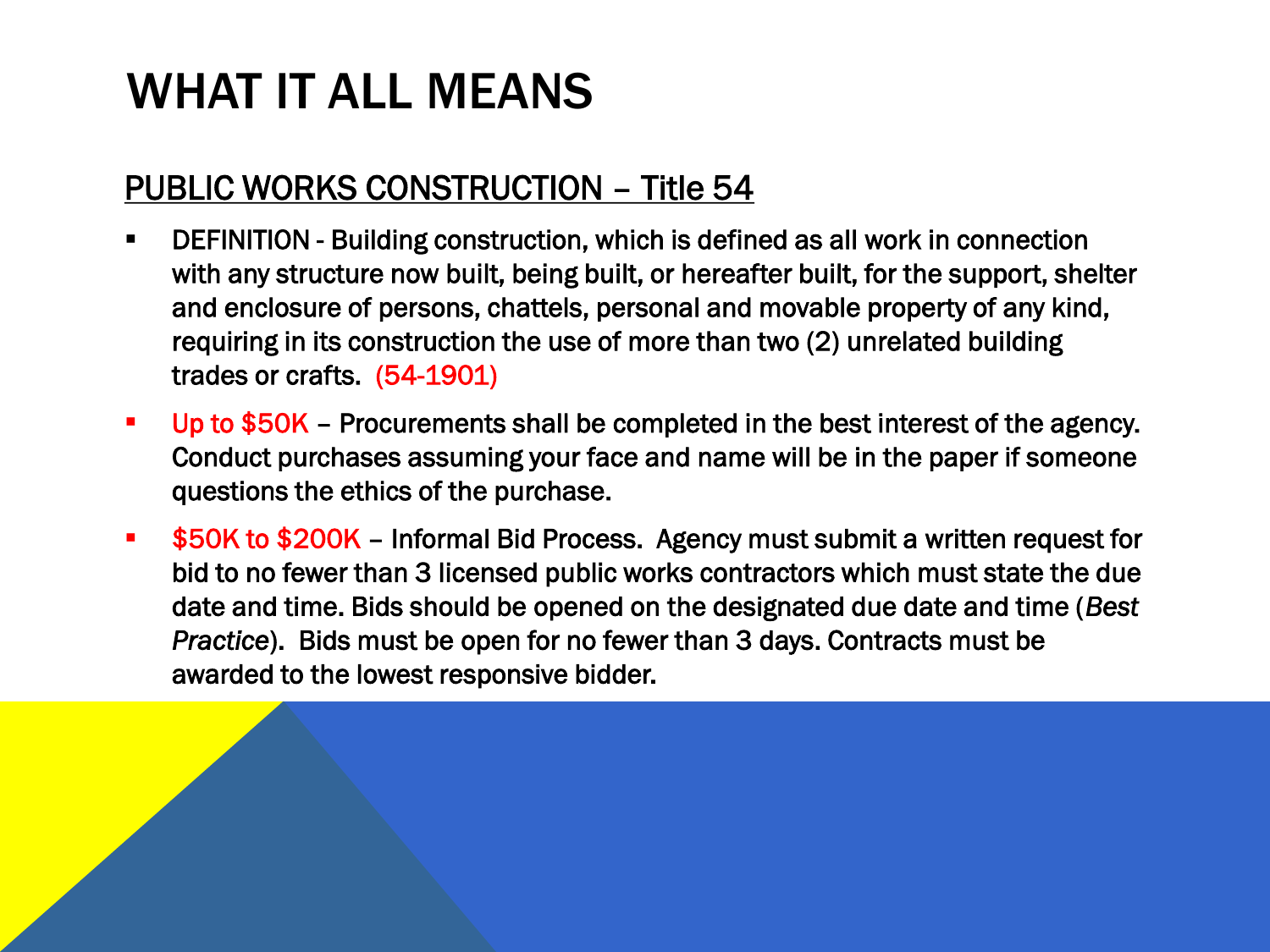### WHAT IT ALL MEANS - continued

#### PUBLIC WORKS CONSTRUCTION - continued

- Above \$200K Formal Bid Process. Written Request for Bids must be advertised in the local paper of record. The first notice must be at least 14 days prior to the due date and the second 7 days prior to the due date. Bids must be sealed and opened in public and the designated date and time. Contracts must be awarded to the lowest responsive bidder.
- Category B Pre Qualification Process
- Payment & Performance Bonds AND Public Works Contractors License required for any PW Construction valued at \$50K and above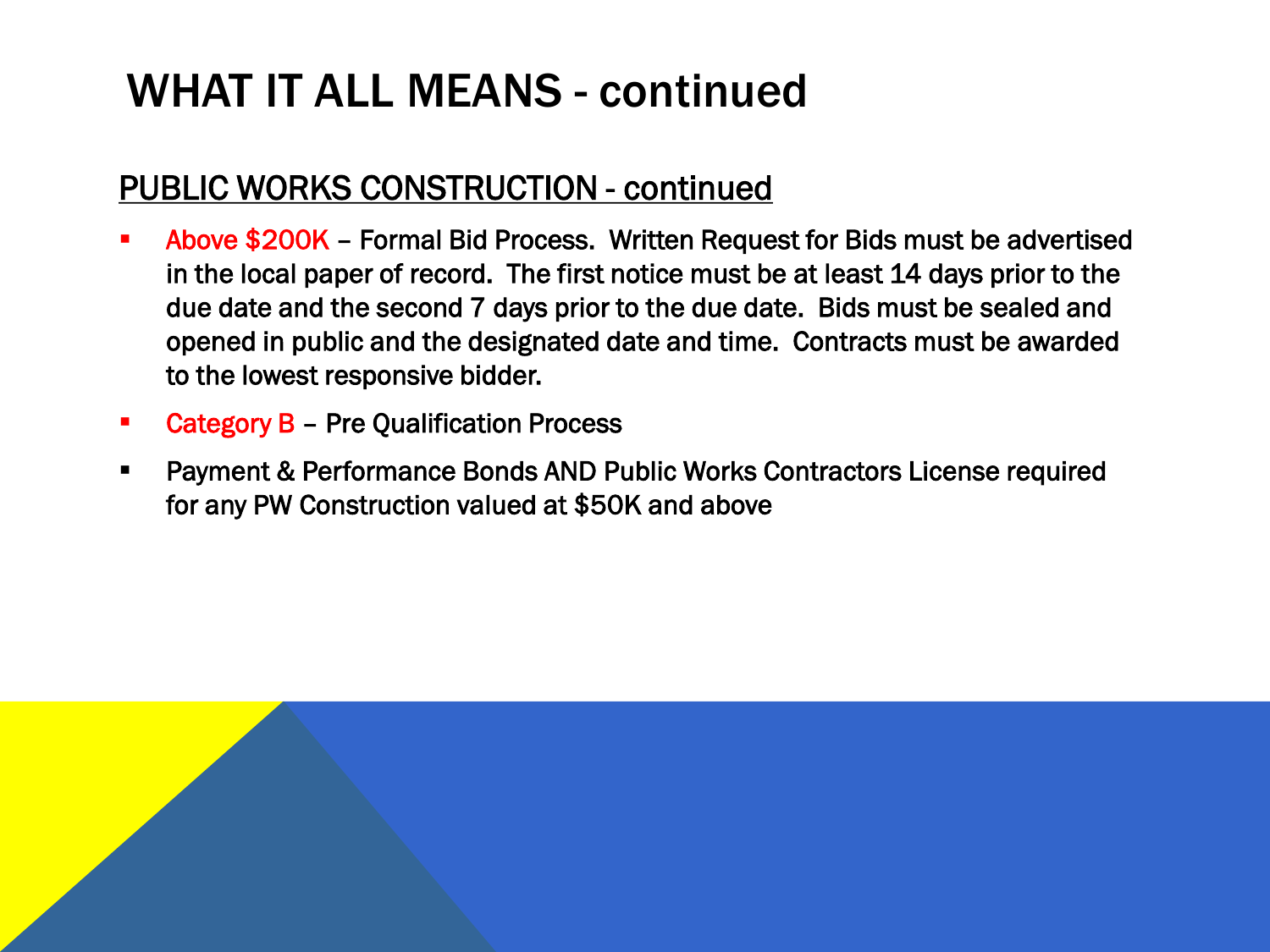### WHAT IT ALL MEANS - continued

### PERSONAL PROPERTY & SERVICES

- Up to \$50K Procurements shall be completed in the best interest of the agency. Conduct purchases assuming your face and name will be in the paper if someone questions the ethics of the purchase.
- \$50K to \$100K Informal Bid Process. Agency must submit a written request for bid to no fewer than 3 vendors and must state the due date and time. Bids must be open for no fewer than 3 days. Bids should be opened on the designated due date and time (*Best Practice*). Contracts must be awarded to the lowest responsive bidder.
- Above \$100K Formal Bid Process. Written Request for Bids must be advertised in the local paper of record. The first notice must be at least 14 days prior to the due date and the second 7 days prior to the due date. Bids must be sealed and opened in public and the designated date and time. Contracts must be awarded to the lowest responsive bidder

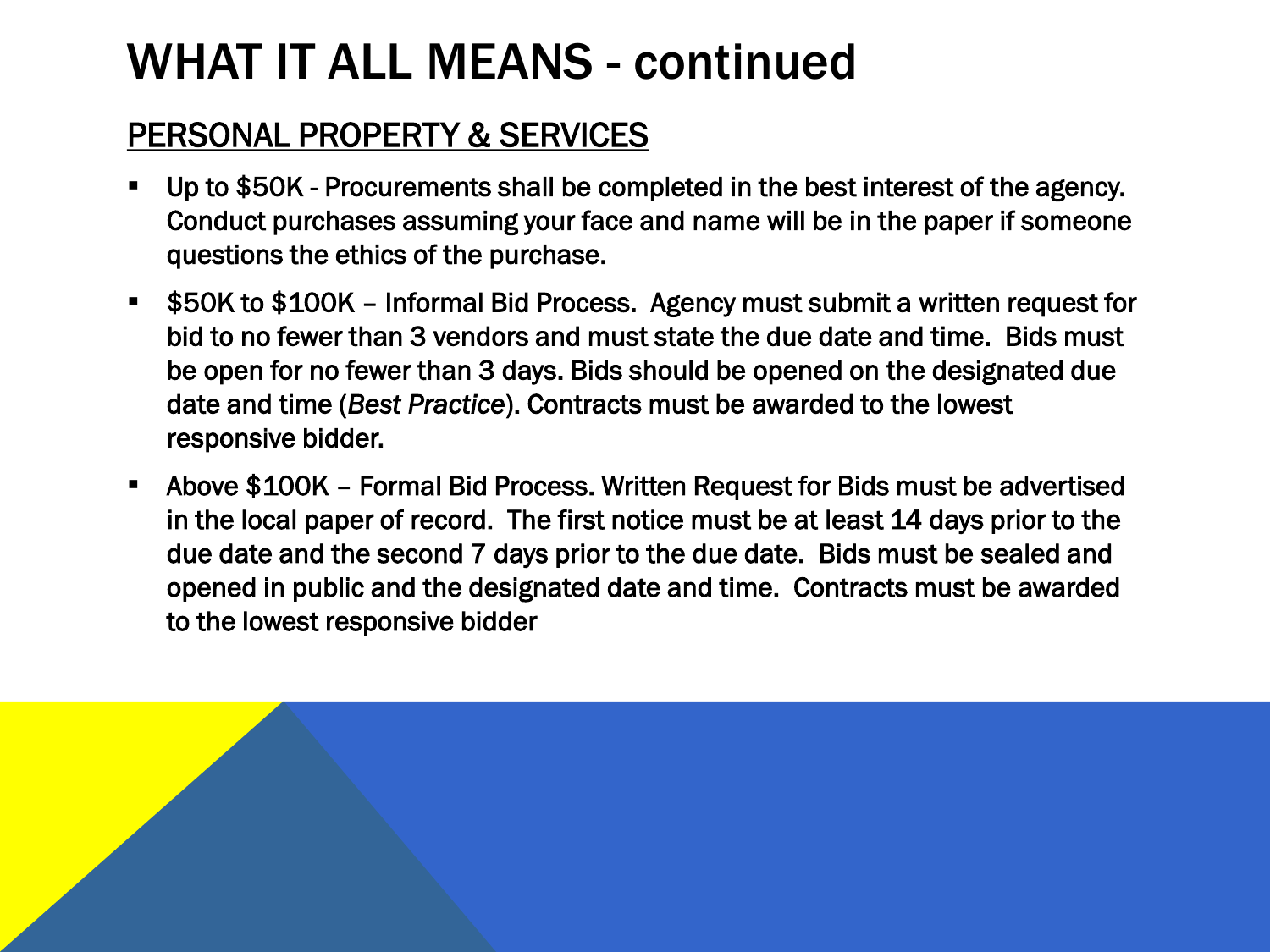### WHAT IT ALL MEANS - continued

#### PERSONAL PROPERTY & SERVICES – continued

- Request for Proposal Option RFP notification must follow the same requirements above. The RFP must contain the selection criteria and contract terms.
	- Evaluation notes and score sheets are public record
- Purchasing from Cooperatives May utilize with the approval of Agency's governing board

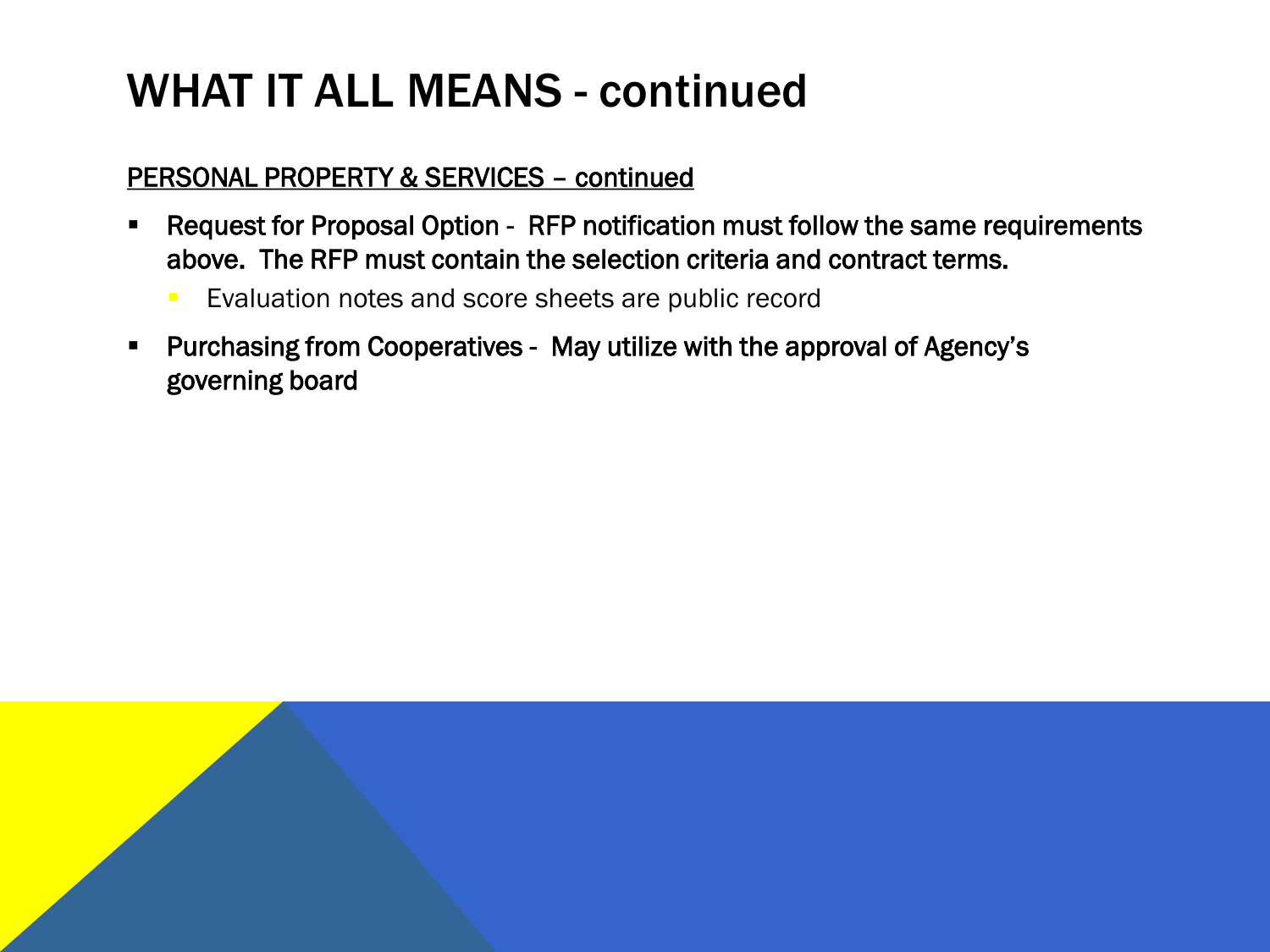# SPECIAL CIRCUMSTANCES

- ARCHITECTS, ENGINEERS, CONSTRUCTION MANAGERS AND LAND SURVEYORS
	- These services must be procured using qualifications only.
	- It is illegal to request quotes or bids for these services (67-2320)
	- Services in excess of \$25K must follow the Formal solicitation advertising requirements.
- SOLE SOURCE For use when only one vendor (not manufacturer) who can supply public works construction, services or personal property. 67-2808 lists the 8 situations where sole source process is available.
- EMERGENCY PURCHASE 67-2808 also lists the instances when an Emergency Purchase may be declared and the process for doing so. The process outlined is not very practical here.

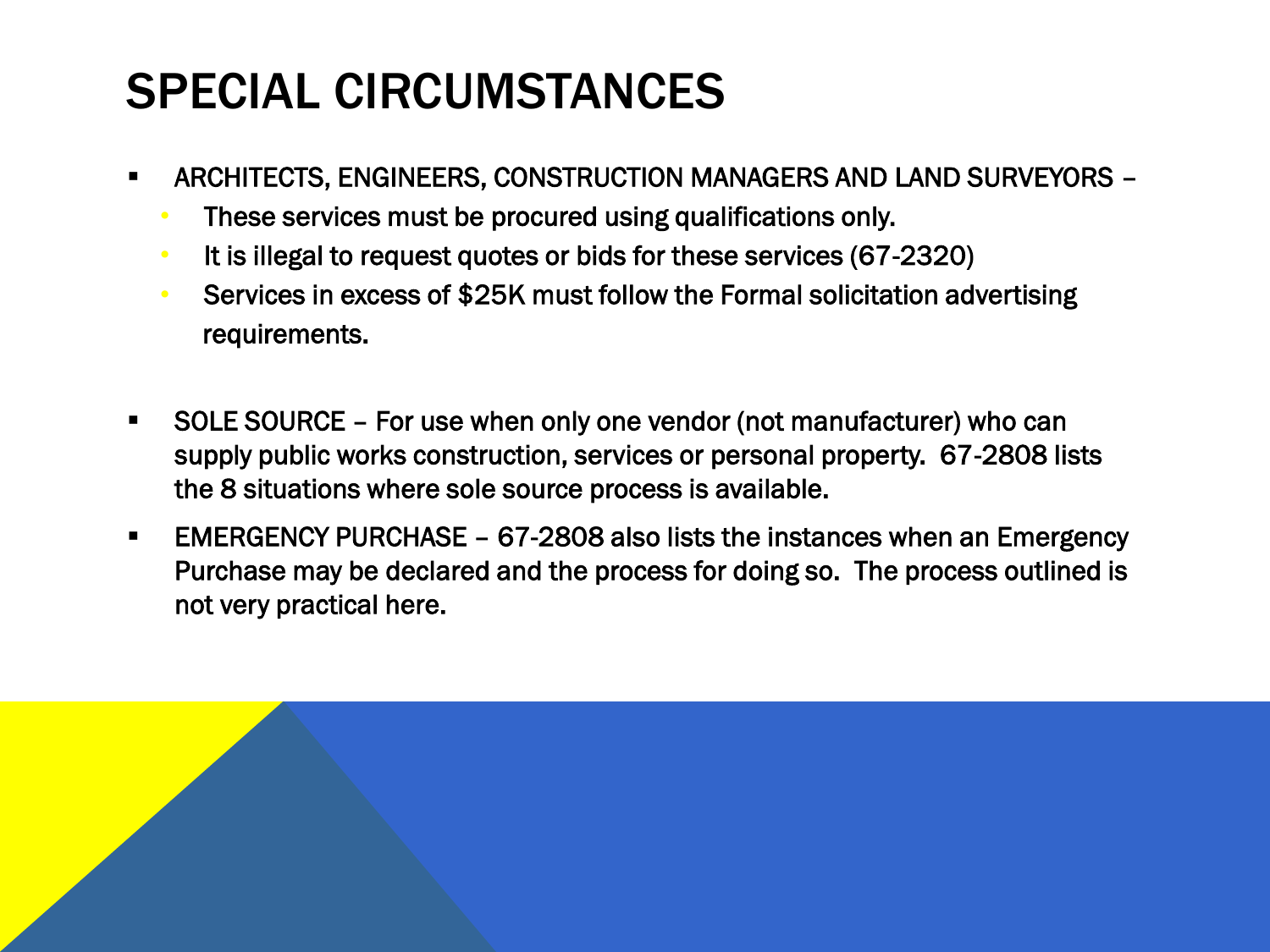## GENERAL RULES

### **MUST VERIFY BUDGET AVAILABILITY**

- If purchase is over \$50K Must purchase at lowest cost.
- **EXPLEM** If not taking lowest responsive bid, be prepared for a protest. Very hard to defend, Consult your attorney.
- Best defense to protests Written procedures and detailed specifications.
- **EXECUTE:** Greatest risk procedural inconsistency.
- Know the Statutes where to quickly find them at a minimum.
- Do not split purchases to avoid bidding requirements.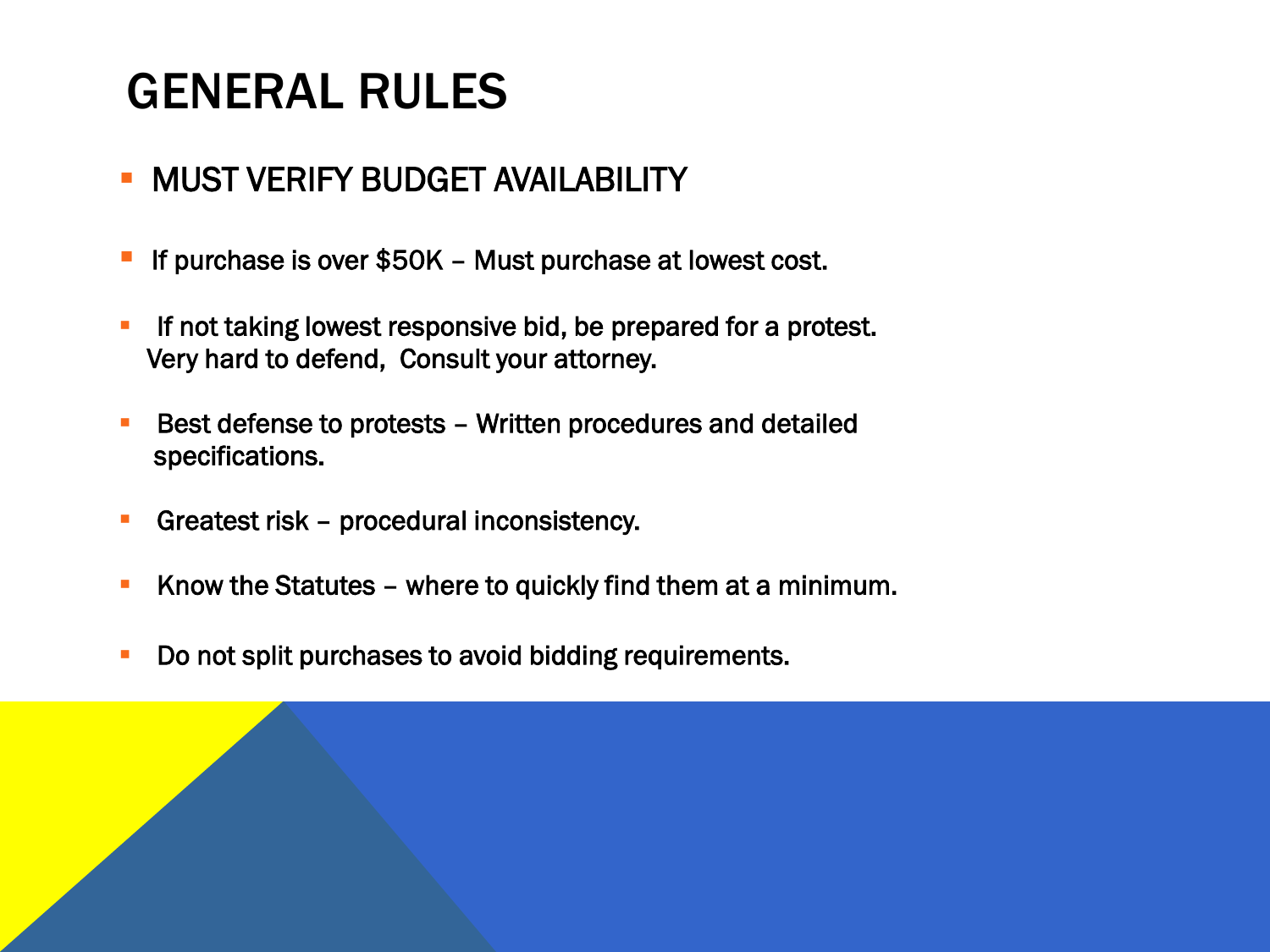# EXCLUSIONS (67-2803)

- Coop Agreements Local bid with Agency Clause GSA
- **Purchases less than \$50K**
- **E** Personal or Professional Services (no definitions provided)
- Real Property
- **<u>■ Insurance</u>**
- **E** Joint Powers Agreements
- **E** Used personal property
- Goods for resale
- **Travel & training**
- Idaho Correctional Industries
- **EXEC** Repair of heavy equipment
- Software maintenance, support and licenses of an existing system or platform which was solicited in compliance with state law.